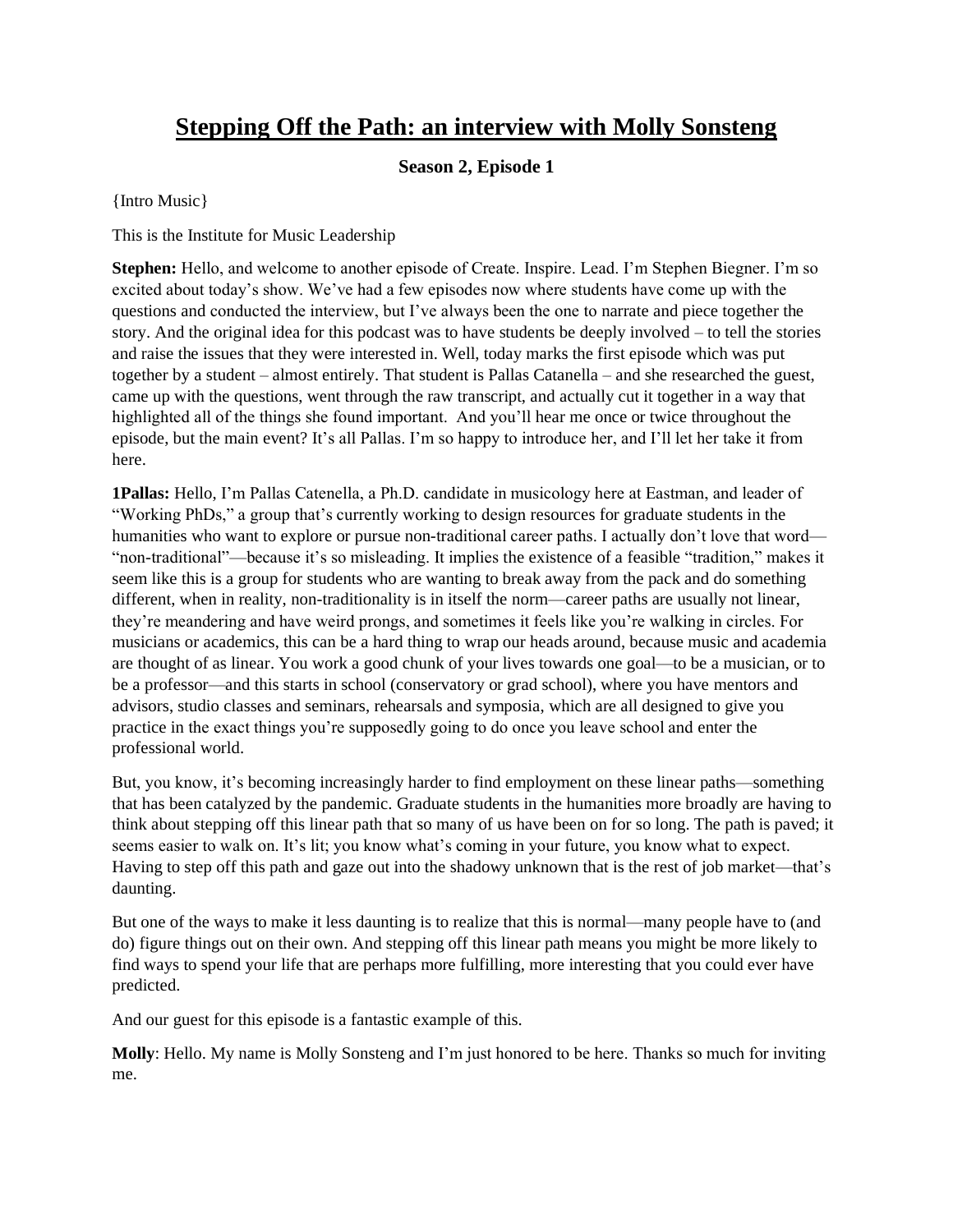**2Pallas:** Molly started as a singer—she received an undergraduate degree in vocal performance at the University of Minnesota.

**Molly**: I was OK for where I was. I was getting roles. And it's, you know, it felt like I was on some sort of journey that felt like, OK, I want to do this. I always wanted to be a singer. And I realized towards the end of my degree that putting academics, Combining academics with my passion was really challenging. It sort of ruined the whole thing for me, And it took away the magic when I was getting graded for the song that I care about.

**3Pallas:** So when Molly finished her undergraduate degree, she decided to try something new. She wanted to stay somehow connected to the music industry, but wanted to approach it differently, wanted to reclaim some of this magic of music.

**Molly:** And so as soon as I finished my undergraduate degree, I thought, how can I stay in the music industry, but kind of take the performance out?

**4Pallas:** Molly had just moved to New York City, and she ended up finding work at a place most musicians dream of ending up.

**Molly:** I started working at Carnegie Hall, which was such an exciting place to start. My first real job, I was working in the Education Department, so I was designing curriculum and putting out concerts for families. And it was such an excellent education to not only learn about New York, first of all and the concert hall, but how a nonprofit really worked and the arts in New York. It was just the biggest education I could have gotten.

**5Pallas:** Molly continued to explore the administrative side of music. She transitioned from her position at Carnegie Hall to a new job at the Manhattan School of Music as an admissions counselor.

**Molly:** I really learned a lot about how a conservatory is modeled. And it was another great education into another world of music that I wasn't really that familiar with. I went to a university where it wasn't a conservatory. So I really learned how a conservatory operates.

**6Pallas:** After just a few years there, she was promoted to Director of Admissions. And it was around this time that she also decided to pursue a master's degree in education leadership at Columbia's Teachers College.

**Molly:** And the goal at that point was to use that degree to continue working in an arts higher education and encourage young people and institutions to bake in entrepreneurial education in their in their coursework. And I did my thesis on what our schools actually doing and our students leaving their they're finishing their degree, really feeling like they had the skills to be more than just I am a musician. And so that's what I was super excited about. And I still am and passionate about that.

**7Pallas:** And for a while, it seemed like she'd found her thing. It seemed like this slight adjustment of path had gotten her to where she was supposed to go. But—as we know—careers are not linear, and they're full of moments that will take you by surprise.

**Molly:** And I was working this job for a number of years, growing in my career. And I realized I couldn't really distinguish one day from the next or week or month. And I just sort of woke up and thought, oh, what am I doing? Is this the best way that I can add value to the world?

**8Pallas:** So Molly took a drastic step.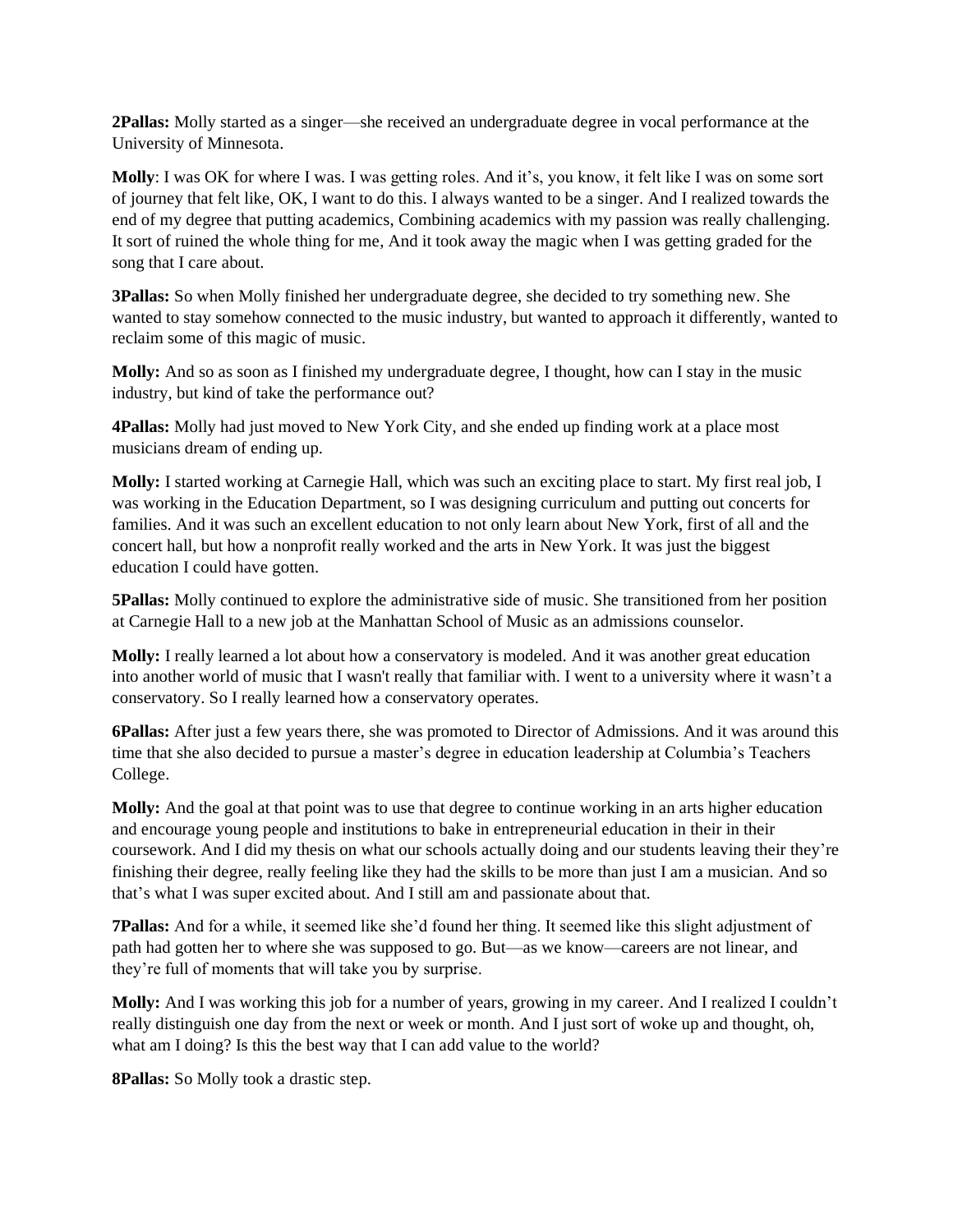**Molly:** I just quit. I quit without knowing what I was going to do. I quit without knowing what you know, how I was going to what my next step was.

**9Pallas:** Molly doesn't recommend this, of course, but it was exactly what she needed to do in that moment. She was fortunate enough to be in a place to have some time to start figuring out what she really wanted to do.

**Molly:** So at that point, I was really just saying yes to all sorts of things. What what did I care about what was and what really turned me on or helped Spark spark my eyes a little bit.

**10Pallas:** While she was looking for that spark, Molly heard about a summer camp for adults. It was designed to help reclaim the whimsy in life and focus on truly being "yourself." This sounded right up her alley. One of the ways the camp helped attendees discover their true selves was by removing a lot of the traditional ways that people often define themselves.

**Molly:** There was no no devices of any kind. No. no drugs or alcohol. You couldn't call each other by your first names. Everybody had a nickname and you couldn't talk about work. And when you removed these these boundaries and added other kinds of parameters, itw as incredible how how everybody showed up in this way. That was like everybody's an equal playing field. And, you know, the CEO of this company with a dog walker, with a teacher and a, you know, a banker. We didn't know it was just everybody there with with different names and it didn't matter. And it was that moment where I was like, oh, this is this is something. There's something in here. How can I bring a little bit of this experience back into my life in New York?

**11Pallas:** That's when Molly started to wonder how she could bring elements of this experience back to her everyday life in New York. So she just started trying all sorts of things.

**Molly:** If I had an idea, I would just put it out into the world. I wasn't trying to make a business out of all these different projects that have now become bigger. IT was more like, I've got an idea. I'm just gonna just gonna try and. And I really again. I got another great education by just trying, And I think that was how I got my sort of the entrepreneurial bug.

**12Pallas:** Eventually Molly's ideas became tangible ventures and outlets for her creativity. She started a variety show for first time performers, a tiny s'mores company that would mail out cannisters with everything you need to make bite-sized s'mores. She also created a series of secret games that took place in open, public spaces.

**Molly:** Taking up taking big teams and playing capture the flag in Grand Central with like a team full of, you know, investment bankers to wild's it to to think about it.

**13Pallas:** Molly said yes to opportunities that seemed exciting to her, that sparked that joy, and found herself working on all of these discrete projects with a general theme of finding joy, finding the play, and doing activities with intention. Molly and her husband eventually placed all of these products and experiences they were curating under a company called Madcap Factory, a company meant to design (as they put it) "amusingly eccentric" experiences to build and engage a sense of community.

**Molly:** We just figured out how to do it. We figured out how do we how we had to be our own CEOs. I guess, you know, we had to to really learn how to be our own and how to be small business owners

**14Pallas:** Her company, Molly explains, was built piece by piece, pursuing these different opportunities that interested her, until they came together under this umbrella of whimsy and eccentricity to create something that she never would have expected to create when she first set out on her career path as an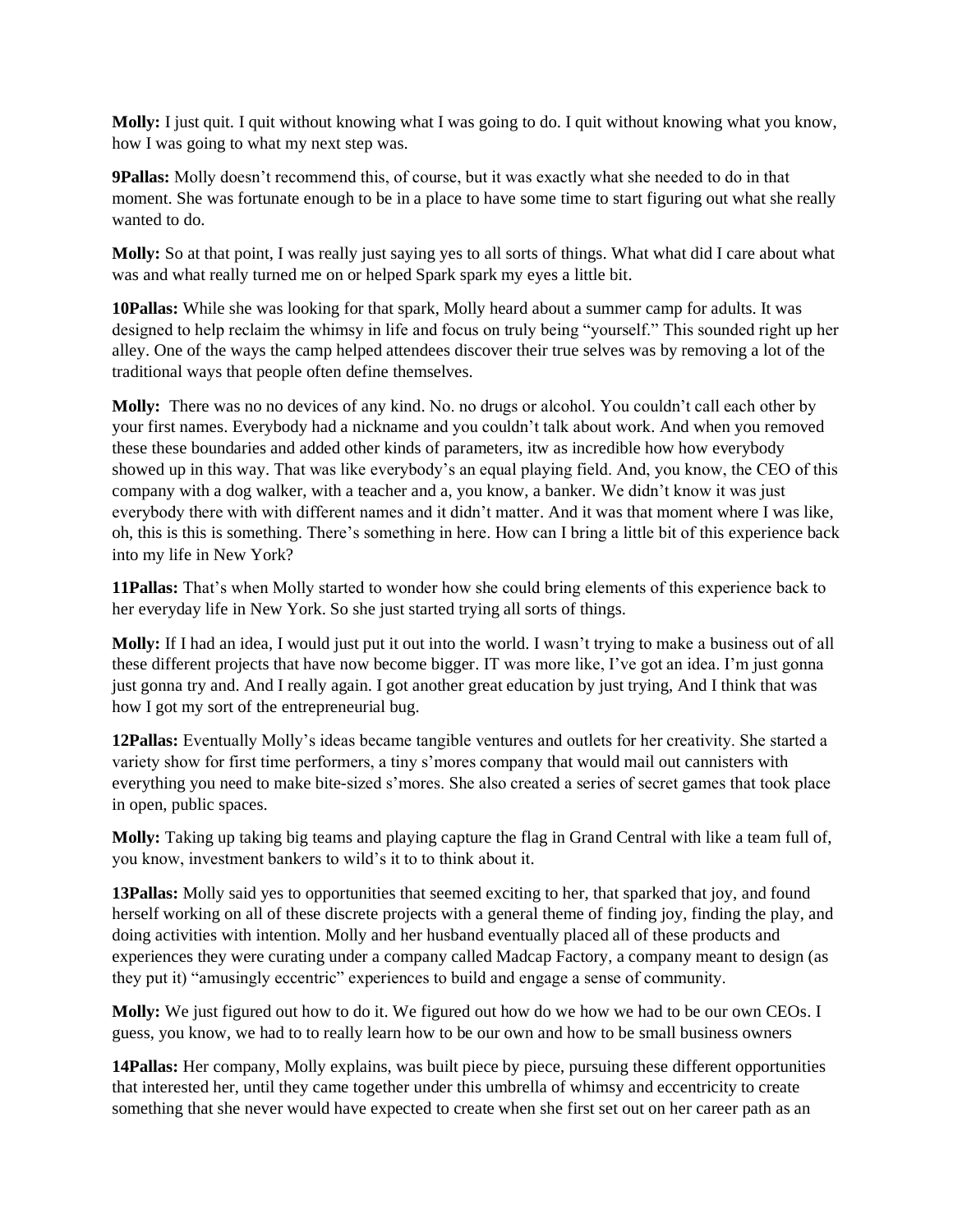undergraduate. Nobody taught her how to do these things, she had to figure everything out, figure out how to start a company, what paperwork to fill out, the taxes you have to pay. This wasn't in her musical training, nothing she learned in undergraduate or graduate school. Which isn't to say that Molly fully left education behind:

**Molly:** We were realizing that, you know, what are we doing? That other people could could learn from. How are we? So how is our output so great that we could teach some of these skills to other people.

**15Pallas:** So Molly and a couple of friends decided to try something.

**Molly:** We essentially did this experiment and we gathered all of our friends into a coworking space for an eight-hour day on a Sunday. And we took away their phones and we said pick one project to work on just one. You're just going to do one thing for this whole day we'll provide all the food and beverage, you know, to think about anything else, just show up.

**16Pallas:** People came, hunkered down, and Molly and the others were amazed by the quality and quantity of work that everyone was producing.

**Molly:** When you remove distractions and you're in the space of other people was profound.

**17Pallas:** And so, Cave Day was formed, designed around intentional deep work, where participants pay a fee, show up, have their food and beverage supplied, and phones taken away—just like in the experiment. The facilitator of the session offers a quote or thought that sets the tone of the three-hour period together, and participants each vocalize a tangible goal.

**Molly:** They sort of claim and state out loud what they're working on. What is their intention for this three-hour period? And it's not just like, oh, I'm going to I'm going to research. OK Let's dig into that. What does that mean? What are you researching? What do you what does finished look like? How far are you hoping to get? Or if you're writing how many pages are you actually trying to get to? Always knowing what finished looks like.

**18Pallas:** Facilitators alternate between sprints and breaks, periods between 45-50 minutes of work, and then short breaks. The key, Molly explains, is to do everything with intention. To play with intention, and to work with intention. Cave day original began as an in-person project, in coworking spaces. But now, thanks to the pandemic, it has actually expanded into a global community. Cave Days are held online, in Zoom rooms. And, as Molly and I were talking, one question kept popping up for me, over and over.

**Pallas (on first tape)** So we're recording this interview and zoom in the middle of hopefully only a yearlong global pandemic. And I imagine, like, I'm not the only one who's kind of struggling to think of this time in isolation and working from home, being zoomed out as time that can be spent like a meaningfully like meaningful play, like building meaningful communities, like exploration. I was reading the manifesto was like, I miss all of these things. I wish I could do these things, but right now it seems like like it's not possible. But I imagine that that part of madcap is kind of like reframing that since, like, your whole philosophy seems to be like reclaiming reclaiming play. and make space for deep work, given everything that's going on?

**19Pallas:** Ok, before we get to Molly's answer, I mentioned a manifesto. Yes, madcap factory has a manifesto. And I wanted to share it because I think it really gives you a sense of what Madcap factory means by reclaiming play. Here's Stephen with the Manifesto:

**Stephen:** We believe play is a basic human right. We think new experiences can slow time and improve memory. We take naps seriously and we take them often. We prefer high fives to handshakes. We play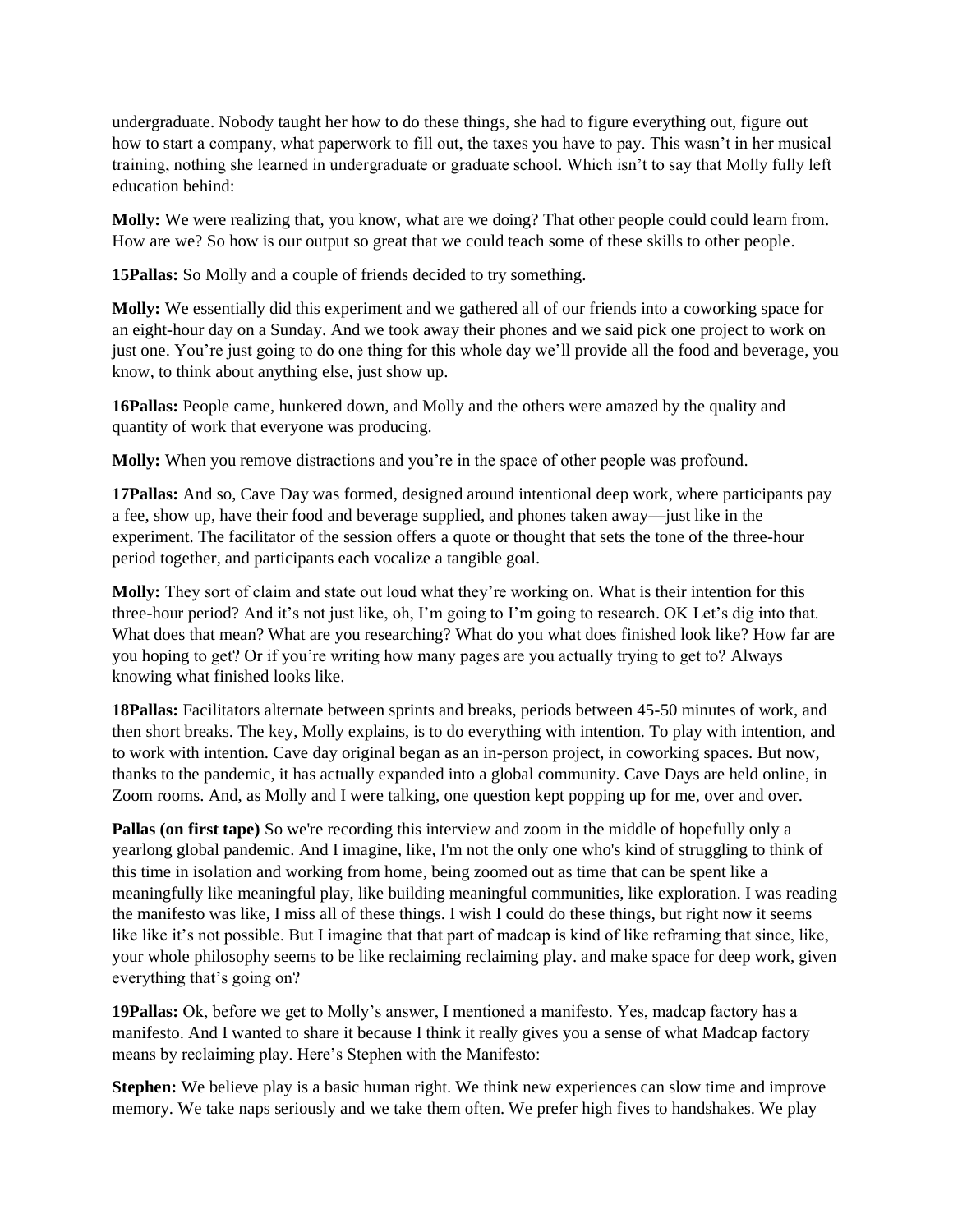games because they build character and community. We explore, ask questions, and continue to learn. We wear costumes and dance before work. We make things with our hands. We eat cookies and we also eat green things. We schedule meetings in unexpected places and always bring party hats to birthdays. We send handwritten mail to say 'Hello,' 'I love you,' & 'Thank you.' We believe time is our only finite currency. We believe in time well spent.

**20Pallas:** So again, how do we reclaim play and make space for deep work in the middle of a global pandemic?

**Molly:** It's interesting because I know I have these two companies where madcap is really focused on engagement and play and an. Sort of creativity and individualism. And then on the other side is Cave Day that's focusing so heavily on how we work. And I do think that there is an interesting balance there. I think if you can learn how to work better and more effectively and less amount of time, the rest of your time can be spent doing -other things that you know when you can be more intentional about the rest of your time.

**21Pallas:** Intentionality, Molly explains, is the key—to play, to work, and everything in between. We have power over how we spend our time.

**Molly:** We have to we have to act with intention so intentional, even intentional mindlessness. That's great. If you want to spend your time, if you're deciding I'm going to spend my time getting lost in a Netflix evening. That's great. But that is only your choice.

**22Pallas:** Now, some of this advice might at this point be seeming a bit contradictory—live with intention, but also be open to change (and likely lots of change) in your career. But, as Molly explains (and the Madcap manifesto emphasizes) these two seemingly contradictory points are actually part of a larger argument about time—how you spend your time and how you conceptualize spending time more broadly. To Molly, "time well spent" is being fully present in the, well, present. The future—all of those what ifs, projected scenarios, and potential dangers—is imagined, but the present is real. And life is really a continuous process of trying to figure out exactly HOW to be most present for yourself. Madcap factory and Caveday center around processes of introspection, not proscription. YOU have to decide how you work intentionally, how you play intentionally—others can help, but they can't take you all the way there. Which applies to your career as well. These linear paths that musicians and academics find ourselves upon—envision for ourselves when we're in school or trying to find work—are proscribed. They're paved with things we should do, and what these things should look like, and the time frame these things should be done by. A series of concrete bricks that offer no flexibility and don't take our unique identities and pasts and values into account.

This is also why it seems particularly daunting when musicians or academics attempt to move off these paths. The paths are unwieldy, but the space around them doesn't tell us how to live our lives—but the whole point is that they shouldn't. Because that's something only we can figure out for ourselves. Living with intention is personal.

Molly is also quick to point out that changing careers doesn't mean starting anew every single time. Your path might not always seem straightforward in the moment, but you're building towards something, not demolishing your life with every change. A lot of the skills you acquire in the conservatory, for instance, can apply to other career paths.

**Molly:** As a performer, you you learn skills from the beginning of how to be with a group. not necessarily how you gather and how how you can invite people and make a group feel comfortable and how to